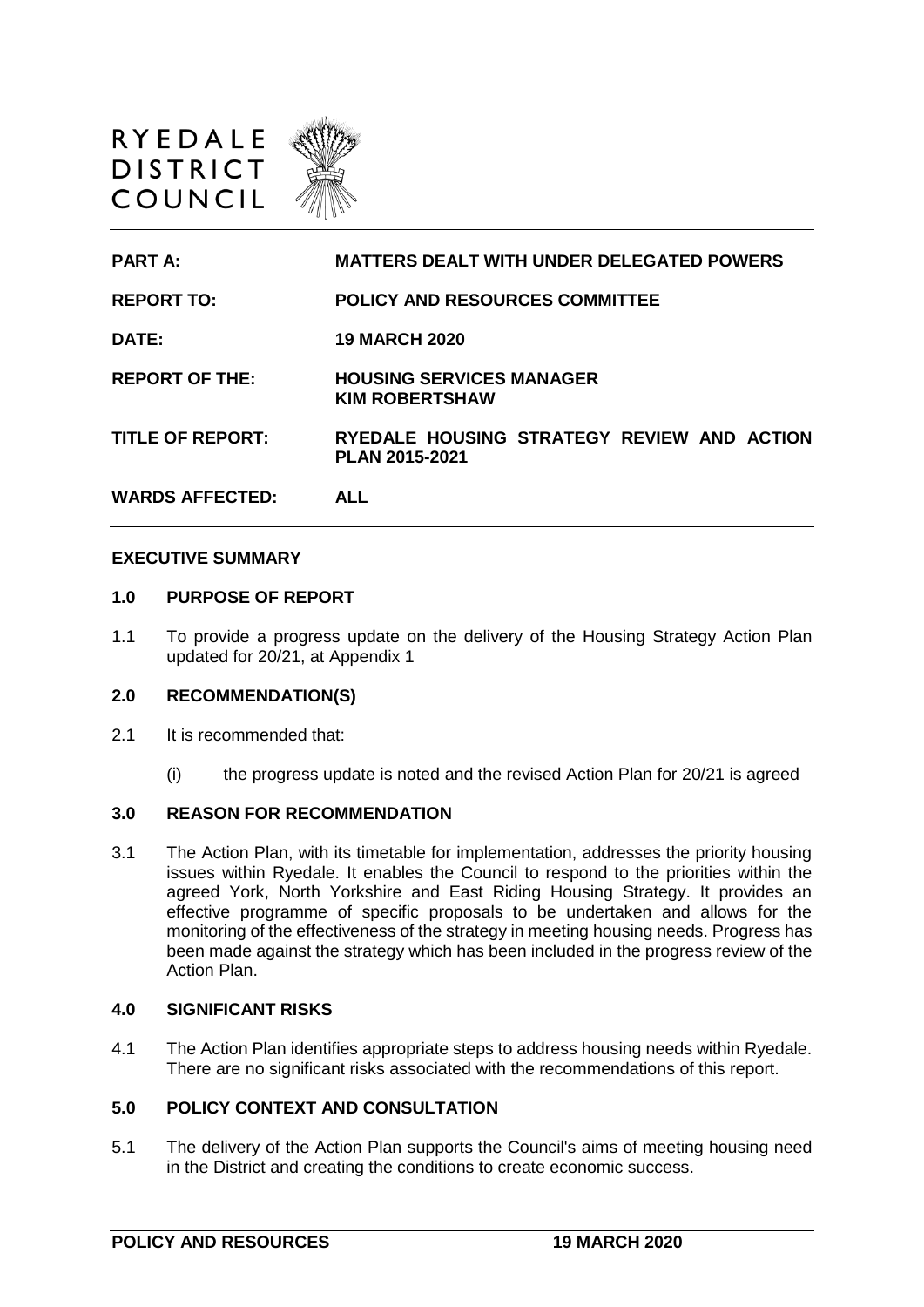## **REPORT**

### **6.0 REPORT DETAILS**

- 6.1 The Action Plan is reviewed on a regular basis, the last review was 2018.
- 6.2 The purpose of the Action Plan is to provide a framework for meeting the housing and housing related needs of the District until 2021.
- 6.3 The 2015/21 Ryedale Housing Strategy Action Plan aligns with the focus of the York, North Yorkshire and East Riding Housing Strategy and the Local Enterprise Partnership, specifically around the stated aim to double house building and triple affordable housing delivery. This is the last year of the overarching strategy, this will be reviewed during the next 12 months.
- 6.4 Ryedale will also be reviewing its priorities and targets over the next 12 months in order to develop a five year strategy from 2021. Ryedale will look at the sub regional priorities and develop the alignment where appropriate.
- 6.5 The Council's Action Plan therefore currently aligns with the overarching strategy and provides the local context. The annual revised Local Action Plan for member approval is at Appendix 1.
- 6.6 Evidence supporting the proposals within the Ryedale Strategy Action Plan is presented against five main themes, these are the focus of the York, North Yorkshire and East Riding Housing Strategy and ensures the alignment across the areas.
	- **Affordability and the supply of homes**
	- **Working within our geography**
	- **The housing needs of our community**
	- **Understanding and improving the quality of our housing stock**
	- **Addressing the needs of homeless households**
	- **Vulnerable households and those with support needs**
- 6.7 There are 9 priorities within the Sub Regional Strategy and the Ryedale Housing Action plan puts local proposals forward to meet these priorities.

| <b>Sub</b><br>Regional<br><b>Issue</b>                | Sub regional Priority and priorities for Ryedale                                                                                                             |
|-------------------------------------------------------|--------------------------------------------------------------------------------------------------------------------------------------------------------------|
| <b>Affordability</b><br><u>&amp;</u><br><b>Supply</b> | 1. Work with partners to increase the supply of good quality new<br>housing across all tenures and locations (in line with Local<br>Plans/site allocations). |
| Geography                                             | 2. Ensure that our housing stock reflects the needs of urban, rural<br>and coastal communities                                                               |
| <b>Demography</b>                                     | 3. Ensure that our housing stock meets the diverse needs of our<br>communities at all stages of their lives                                                  |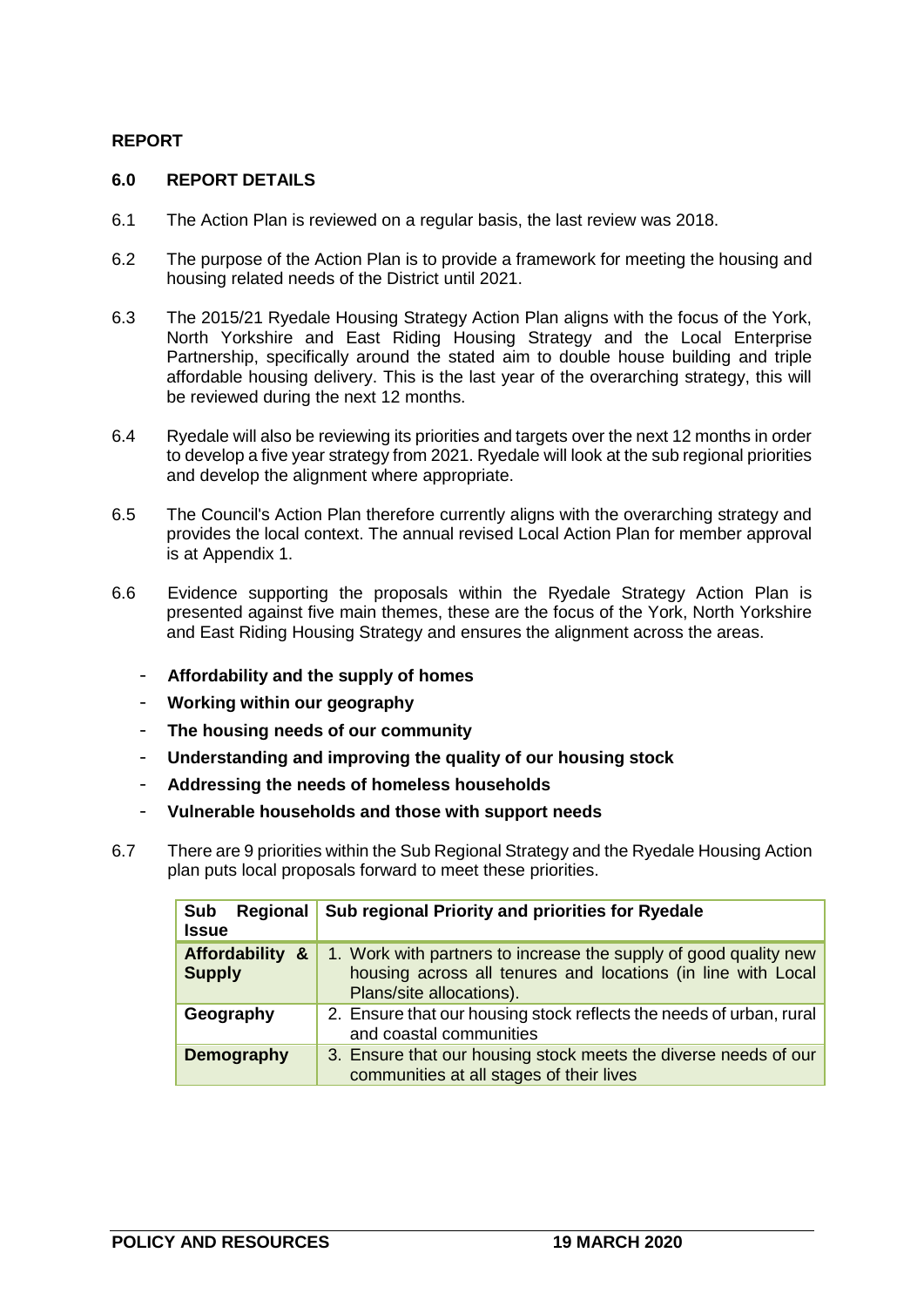| <b>Sub</b><br>Regional                | Sub regional Priority and priorities for Ryedale                                                                                                  |
|---------------------------------------|---------------------------------------------------------------------------------------------------------------------------------------------------|
| <b>Issue</b>                          |                                                                                                                                                   |
| <b>Quality</b>                        | 4. Via policy guidance and negotiation, ensure new homes are of<br>high design and environmental quality                                          |
|                                       | 5. Continue to ensure that we make best use of our existing stock<br>and that it is of a decent quality and meets the needs of our<br>communities |
|                                       | 6. Ensure all homes have a positive impact on health and well<br>being and are cheap to run                                                       |
| Homelessness,<br><b>Vulnerable</b>    | 7. Continue to reduce homelessness                                                                                                                |
| Households &<br><b>Specific Needs</b> | 8. Ensure Housing is allocated fairly and on the basis of need                                                                                    |
| <b>Groups</b>                         | 9. Provide appropriate housing and support for those with<br>specific housing needs                                                               |

### 6.8 **Meeting our priorities for Ryedale**

The Council continues to work well across the priorities since the last review in 2018, however progress needs to continue to be made in certain areas

- Expected outturn for 2019/20 is 102 affordable homes , this means we have met the annual target of 75 affordable homes for the second year running with 100 properties developed in 2018/19
- Market delivery has remained in line with the local plan requirements, with an average of 264 new homes delivered each year over the past 5 years, against a target of 200
- No progress has been made on developing Community led Housing despite partnering with the Community First Yorkshire (CFY) to undertake community engagement. The partnership arrangements runs until March 2021. Workshops have been developed across the district and CFY together with the Rural Housing Enabler will continue to market this opportunity through the work with parish councils
- Further work needs to be undertaken on bringing empty properties back into use to maximise as affordable housing. An additional staffing resource in 2020 will champion this priority in partnership with registered social landlords and the purchase and repair of empties and through private owners with Empty property loans and grants.
- The council will also look at the purchase of additional shared housing to improve access to affordable housing for younger members of the community
- In order to plan for the development of various initiatives a Housing Investment programme will be presented to members to look at increasing housing across all tenures
- During 2020/21 further progress needs to made on the 2 identified exception sites within the district with planning permission expected during 20/21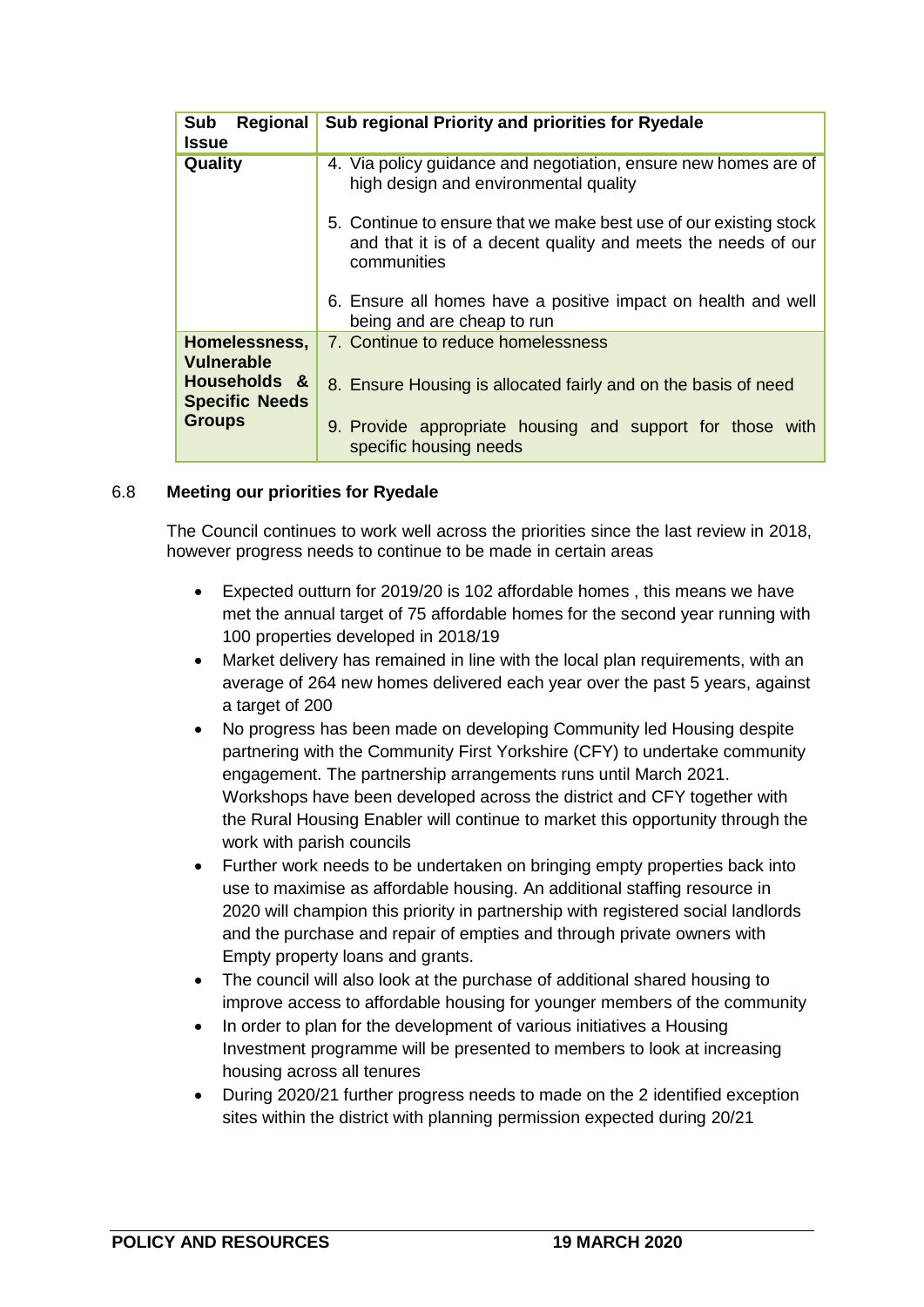- We need to continue to champion rural housing through the Rural Housing Network, in 2019/20 23 of the 102 affordable homes have been delivered in rural settlements
- The department prepared for the extension to the mandatory licensing scheme for Houses in Multiple occupation, with an additional 9 licenses issued since the last review improving the standard of accommodation and securing around 3K additional income for the authority, however there are still around 10 licences outstanding, these are a priority for completion in early 20/21
- Continue to provide a wide range of affordable housing, in particular for older people through extra care provision, with 73 units already delivered in Pickering and Helmsley throughout 18/19 and 19/20
- White Rose Home Improvement Agency has continued to perform well with 92 Disabled facilities Grants delivered in 18/19 and 86 in the first 3 quarters of 19/20, with the full budget allocation spent or committed. The promotion of the wellbeing service and the handyperson's service needs to be prioritised for Ryedale in 20/21
- We will continue to work closely with all partners and across North Yorkshire to communicate our aspirations and needs around quality and size of affordable housing ensuring housing are part of the early discussions with developers and registered social landlords
- The marketing of the Council's private sector grants and loans program needs to be increased, although we are dealing with current enquiries there have been only 2 completions within 2019/20, this program assists in improving disrepair for owner occupiers with low incomes, the community needs to be aware of the services available and how to access them
- We have had excellent results in terms of partnership working and attracting funds around Energy Efficiency measures, as well as our continued grants program in partnership with other Local Authorities and Yorkshire Energy Solutions we have attracted over £260K funding from the Warm Home Fund and a further for £334K the next 2 years for the Warm and Well Single Point of Contact.
- We have recruited an additional staffing resource for the Ryecare service in order to develop a marketing plan and improve income generation for the service for 20/21
- We have experienced lots of changes in homelessness legislation which has meant the production of meaningful data has been very difficult, by the end of March 2020 we will be in a position to have 2 years of data in order to allow comparisons, trends and areas for development to be visible
- A new draft homelessness strategy has been completed in order to provide a framework for our priorities over the next 5 years, this will be in place by April 2020
- A review of the North Yorkshire Home Choice has taken place over the past 12 months to take into account changes to legislation, the partnership will change during 2020/21 with the withdrawal of the City of York council early 2021, we need to ensure this does not have an adverse effect on the Ryedale community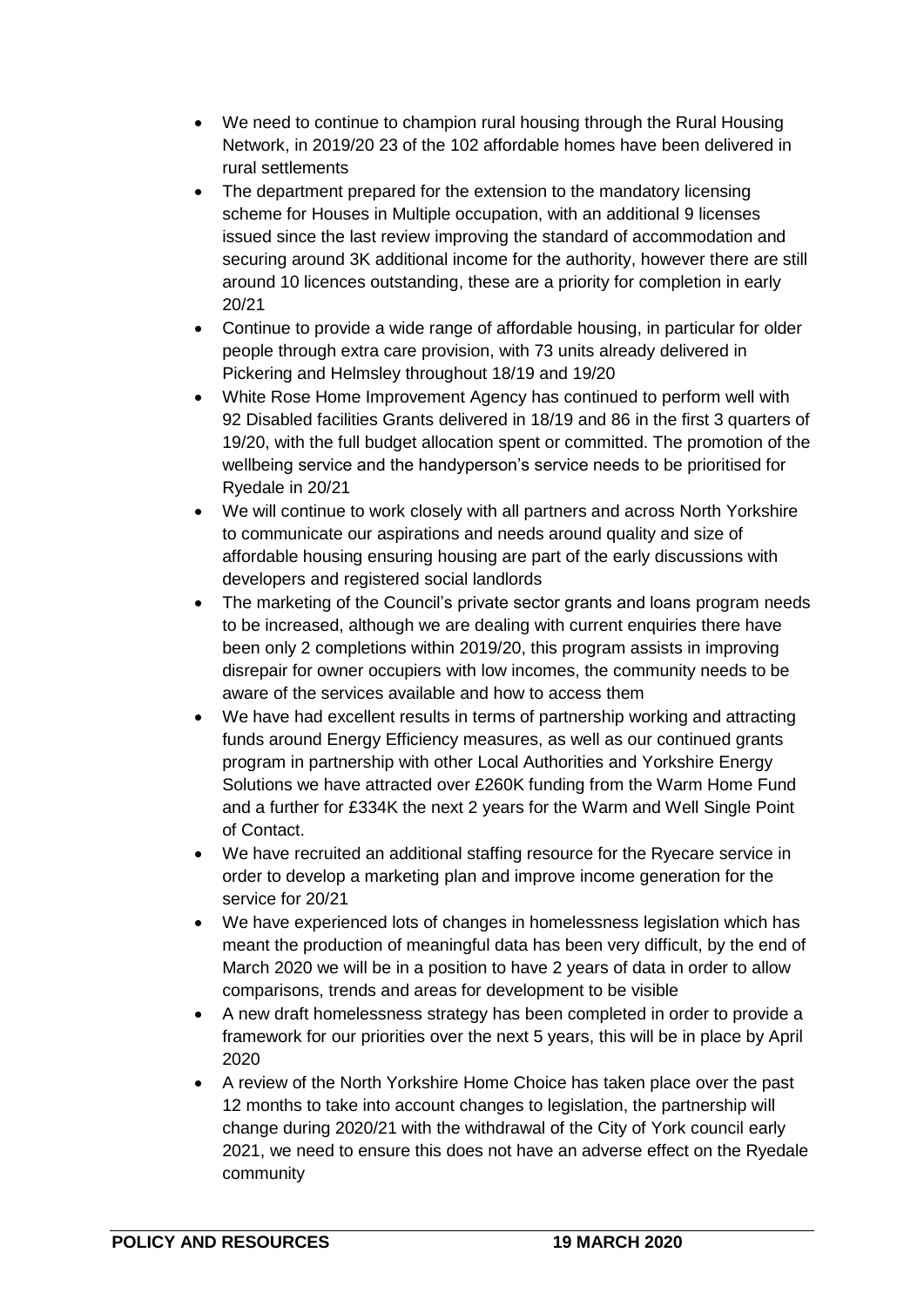- Tara Park is now managed in house and we have increased the number of pitches occupied from 5 to 9 from September 19 , there is still work to do and the site needs to be promoted across our partners
- NYCC are re commissioning support services across the area, district and boroughs need to work closely with them to mitigate the effects for Ryedale. In particular the review of the young people's pathway which is taking place during 2020/21
- During 19/20 a full review of the Council's safeguarding Policy and Procedures was completed, in addition an audit was completed and a full action plan to implement recommendations. The Council's will continue to promote and train its staff to ensure we are all aware of our combined corporate responsibilities.

# 6.9 **Key Achievements since the last review in 2018**

## **Priorities**

## *Working with partners to increase the supply of good quality housing across all tenures and locations*

## *Ensure our housing stock reflects the needs of our communities*

## *Via policy guidance and negotiation, ensure new homes are of high design and environmental quality*

- 100 affordable homes developed 1 April 18 to 31 March19 across Ryedale against a target of 75
- 78 Affordable homes developed so far 1 April 2019 to February 2020
- Achieved a start on site with the large Broadacres scheme for 56 units under the Homes England (HE) Shared Ownership Affordable Homes Programme (SOAHP) at Rainbow Lane, Malton. (expected completion March 2020)
- Contracted with Community First Yorkshire (CFY) to provide community engagement relating to community led housing across Ryedale. During 2018-19, CFY has publicised community led housing across Ryedale and held events in and around the District. They've also been to several Parish Councils and other rural groups. Although there has been some interest, so far no rural communities have decided to form a group in order to move things forward.
- Continue as a member of North Yorkshire Authorities Property Partnership One Public Estate (NYAPP OPE) – working to co-ordinate the use of public assets to enable the better delivery of public services, economic regeneration, housing and to deliver revenue savings and capital receipts. Monies have been provided to support the development of the new public services Hub in Malton and re-development of the Ryedale House site for housing.

## *Continue to make use of our housing stock and ensure it is of a decent quality to meet the needs of our communities*

- Working with parish councils on two exception sites across Ryedale, one housing needs survey completed, a further one in spring 2020.
- During 2018/19- 4 enquires received regarding the following: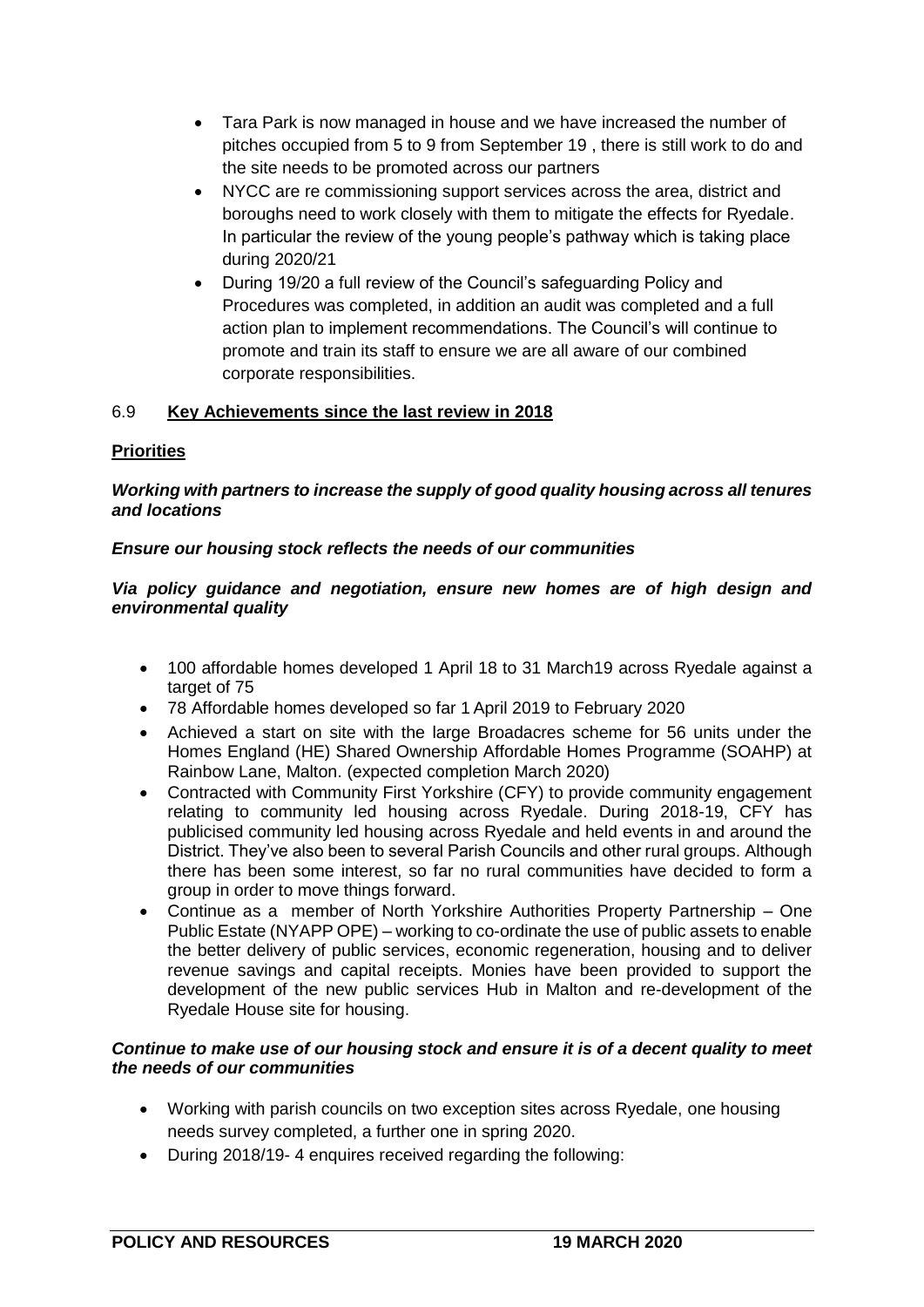Empty property Loans/Grants, HMO Loans/Grants, Property Improvement Loans, 3 Property improvement loans completed.

During 19/20- There have been 1 Property Improvement Loan and 1 Landlord Improvement Loan, currently progressing 5 enquiries with owners

- There were 42 Service requests in respect of private sector housing and disrepair in 2018/19, this figure is 56 so far this financial year
- 18 Planning consultations undertaken throughout 18/19 in relation to caravan sites and change of usage to Houses in Multiple Occupation (HMO). Only 3 so far in 19/20
- 3 Caravan site licenses issued in 2018/19 and a further 5 so far in 19/20
- 9 Houses in Multiple occupation Licenses issued in 18/19 and 19/20

## *Ensure that our housing stock meets the diverse needs of our communities at all stages of their lives*

- Partnership working with the North York Moors National Park Authority to deliver a 61 apartment extra care facility at Bransdale View, Helmsley. This incorporates 40 shared ownership and 21 rented properties
- During 2018/19 there were 92 Disabled Facilities Grants (DFGS) completed, 147 Wellbeing visits and 827 Handyperson referrals with a service provided, either a small repair or a minor adaptation. So far this year, 86 DFGs, 146 wellbeing visits and 557 handyperson's referrals.
- 4 Statutory Notices served in respect of improvement notices and prohibition orders to improve the condition of the private rented sector, this has increased significantly to 13 this year. Earlier action is being taken due to the introduction of Retaliatory eviction.
- Review of management arrangements for Tara Park traveller's site, resulting in the service being brought in house

# *Ensure all homes have a positive impact on health and wellbeing and are affordable to run*

- Working in partnership with Citizens Advice Bureau on the Warm and Well project part of a consortium bid with North Yorkshire from British Gas Action Trust, £334K to be utilised across North Yorkshire from practical measures, events and home visits.
- ECO Flex Statement of Intent issued in collaboration with Scarborough, Hambleton and Richmond. 20 residents have access this funding.
- Minimum Energy Efficiency Regulations training delivered to 18 landlords across Ryedale
- Warm Home Fund successful bid of £268,529K to help 20 owner/occupiers in Ryedale and 30 landlords across Ryedale, Scarborough and Hambleton to access gas connections and boilers, to date 24 properties have benefited from this funding.
- Fuel poverty research commissioned for North Yorkshire to supplement funding bids
- 9 Energy Efficiency grants issued in 18/19, 6 so far this year.
- Negotiated to extend the Richmondshire contract with Ryecare until March 2021. Handling all their lifeline, telecare, out of hour housing repairs and emergency calls, protecting income to the service
- During 19/20 worked in partnership with the White Rose home Improvement Agency, handyperson's service and upgraded batteries and pendants to 150 private Ryecare customers
- During 18/19 over 350 lifelines throughout the district have been replaced with newer models. A further 200 have been refurbished with new battery packs and pendants. A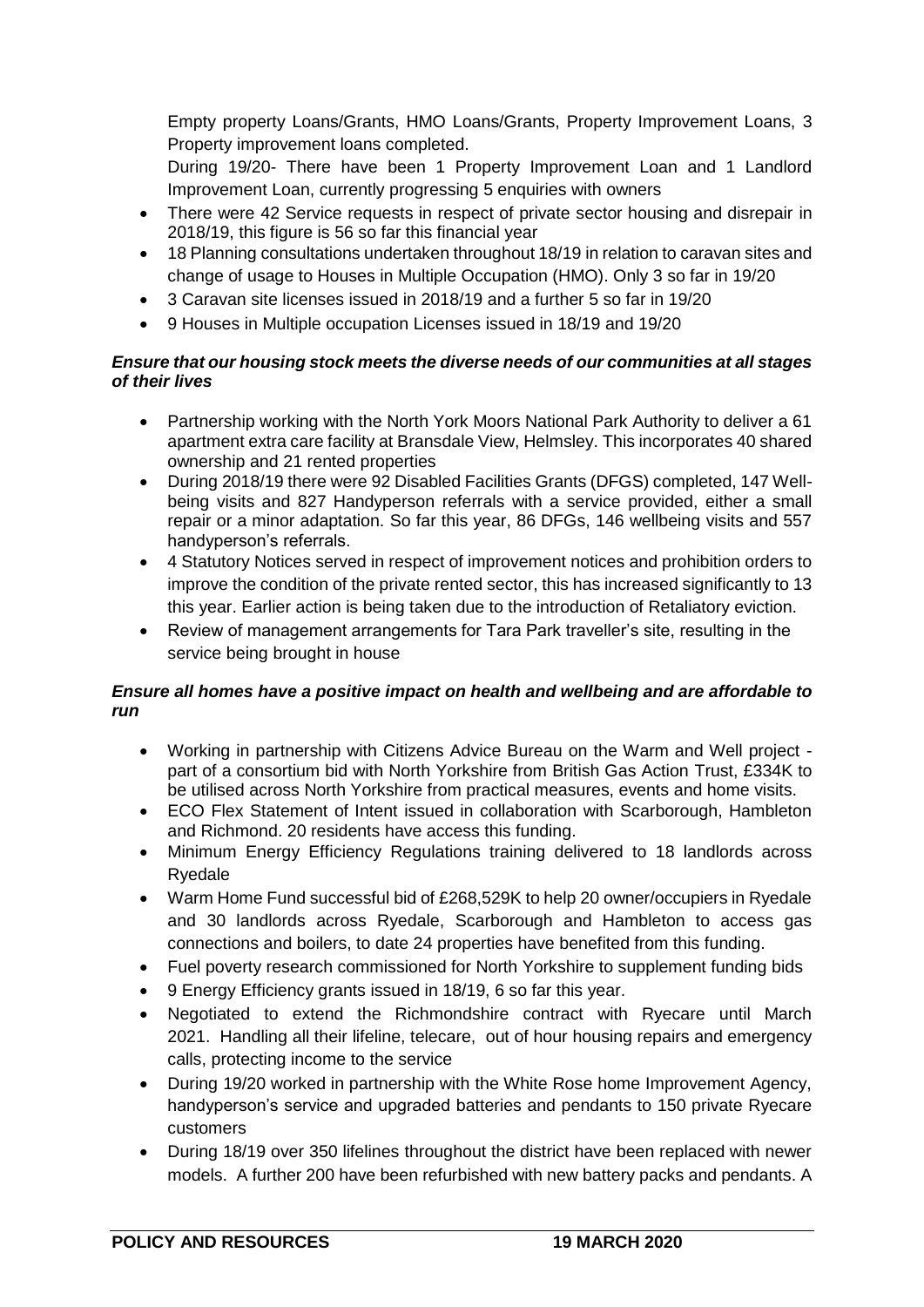major achievement in such a rural area. This ensures that Ryecare is ready for the change from analogue to digital in 2023.

 Undertook a Customer Satisfaction Survey. The results proved that 100% of those questioned think Ryecare provides an excellent service which is friendly and polite. 98% of customers want the call centre to stay local. Very positive comments praising the service and its staff. A further survey will be completed in July 2019.

## *Continue to reduce homelessness*

## *Ensure housing is allocated fairly and on the basis of need*

- There were 479 housing enquiries to the Housing Options team in 18/19. For the first 9 months of 19/20 this has been 275. Due to the introduction of the drop in services, many customers are being dealt with at first point of contact. Since 1 October 19 to 31 December 2019 we have dealt with 147 customers, it is imperative that these going forward are included within the statistics to ensure accurate records of service delivery.
- As at April 2019 there were 564 applicants waiting for social housing in Ryedale on North Yorkshire Home Choice this is a reduction from 618 as at April 2018, as at 4 Feb 2020 there are currently 598
- The Homelessness Reduction Act was implemented in April 2018 with new ways of working. All changes in placed and staff fully trained.
- Considerable training with internal staff and partners to provide understanding of the legislative changes
- Implemented new IT system for homelessness casework with customer portal available for self service
- In 2018/19 there were 193 households homelessness or at risk of homelessness, during this time 120 households were prevented from losing their accommodation or found alternative accommodation. In the first 6 months of 19/20, there were 64 households who were homeless or threatened with homelessness and during the same time 53 households were either prevented from losing their accommodation or found suitable alternative accommodation.
- 15 Households were accepted as homeless in 18/19 , so far in 19/20 this is 8
- The average stay in temporary accommodation, for those accepted with a full homeless duty was 20 weeks in 2018/19, with none of these being in bed and breakfast. In 2019/20, this has increased to 21 weeks, with only 2 days in Bed and Breakfast, used as an emergency (does not include any families)
- Old Railway Court has undergone a cycle of update and redecoration within the flats
- Developed a Local Lettings Policy with Impact Housing for 35 flats in the Malton area
- There were 113 young people supported the homeless prevention part of the Young Person's Pathway, with a 69% homeless prevention rate. In the first 3 quarters in 19/20 this is 87, with a 75% prevention success rate
- 29 new residents accommodated at Derwent Lodge throughout 18/19, so far this year we have had 17 new residents
- 28 residents moved on from Derwent Lodge during 18/19, this has been 16 in 2019/20
- Improved links with mental health services and providers locally through the Rough Sleeper Coordinator
- Received £66k funding to employ specialist officers to deal with rough sleepers and intensive housing support services, additional continuation funding has also been received for 20/21
- Presentation given at National NPSS conference by Officer in relation to the homelessness strategy
- Held a successful landlords forum which was well attended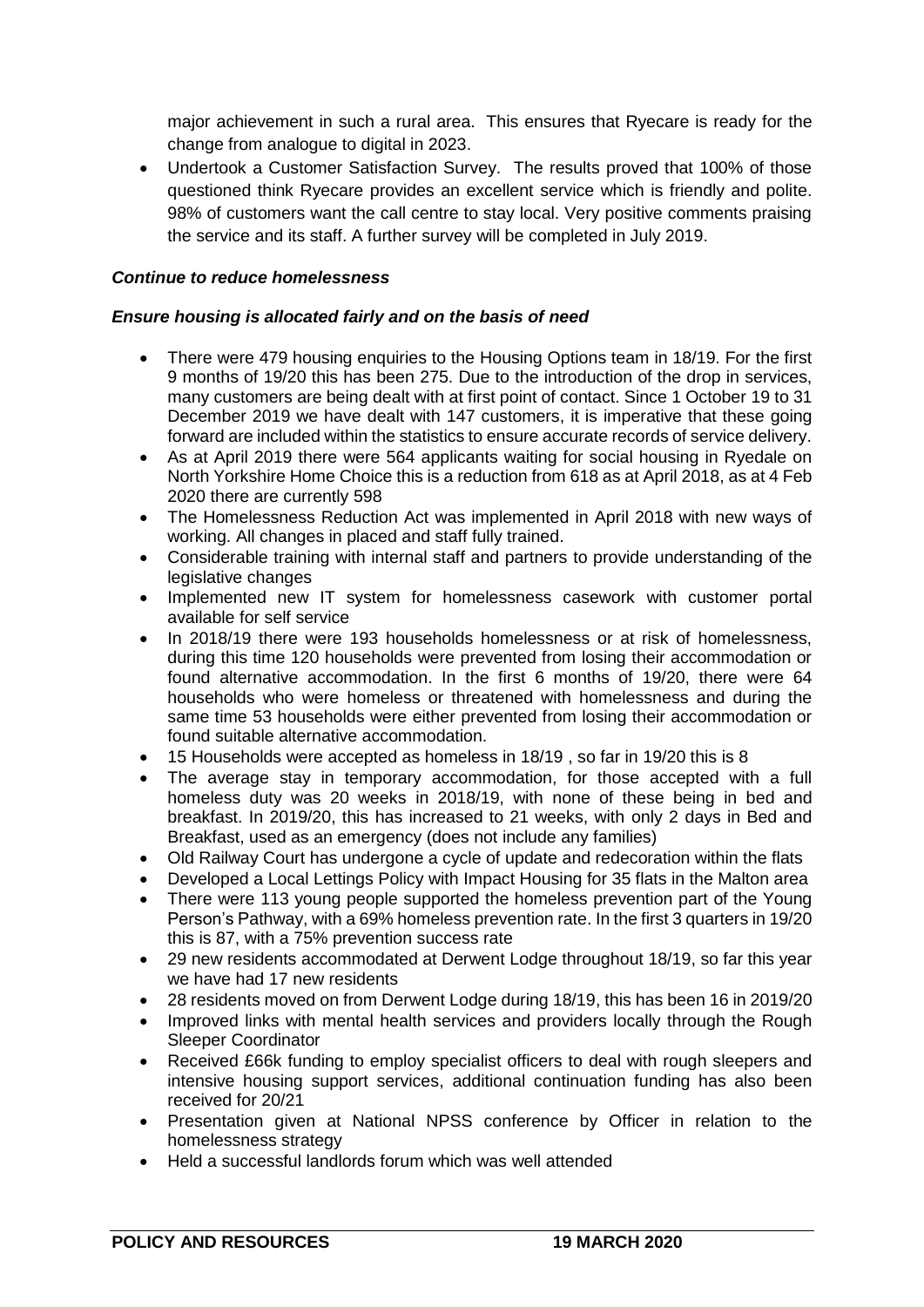Relationship developed with local Credit Union and drop in established at RDC to assist customers with accessing budgeting accounts, affordable lending and savings

## *Provide appropriate housing and support for those with specific housing needs*

- Successfully lobbied for a separate MACE (Multi Agency Child Exploitation) meeting in Ryedale to address local issues involving the exploitation of young people
- Developed new Community Safety delivery plan in line with County objectives
- Developed relationship with Community First Credit Union to provide financial services for local financially excluded individuals
- Hosted loan shark training for staff and multi-agency partners
- Developed new Safeguarding Policy and Procedure
- Hosted Hope for Justice modern slavery training for staff and multi-agency partners
- Hosted British Red Cross presentation
- Supported Safeguarding Week 2018 and 2019 through media, organising and hosting public awareness session in Malton and again in 2019
- All licensed taxi drivers trained in basic safeguarding awareness
- Hosted domestic violence awareness session in Oct 18 and again in 2019 for staff and partner agencies.
- Hosted Dementia Friends Training in both 2018 and 2019
- Hosted Gang master Labour abuse authority- Modern Slavery training in 2019
- Hosted drugs awareness training in Dec 18
- Provided Prevent (Counter terrorism) Training to 104 officers/members/partners throughout 18/19 and a further 77 so far in 2019/20

### **7.0 Current Work Priorities**

### 7.1 *Housing Investment programme and development opportunities*

In the process of developing a five year Housing Investment Programme (HIP).

The HIP will look at development opportunities in the private market as well as delivery of affordable housing. We will explore the options to undertake direct delivery to pursue provision of housing, in order to improve the delivery of affordable housing and where possible deliver a commercial return. An internal working party has been set up and recommendations will be brought back to members for discussion.

### 7.2 *Redevelopment of the Railway Tavern*

The Railway Tavern, Norton has been purchased for refurbishment to provide 7 x 1 bedroom self-contained flats and 1 x studio flat. This will provide move on accommodation from Derwent Lodge, and will be grant funded through the Homes England Move on Fund.

A planning application was submitted January 2020, with a start on site anticipated around May 2020, with completion spring 2021.

## 7.3 *Housing Strategy 2021-2026*

During 20/21 we will looking at a new Housing Strategy for the district when the current 5 year plans ends in March 2021. We will be working across the authority with officers, members and partners to develop our housing priorities for the next 5 years. The emphasis needs to be around meeting the priorities for housing within the Council Plan;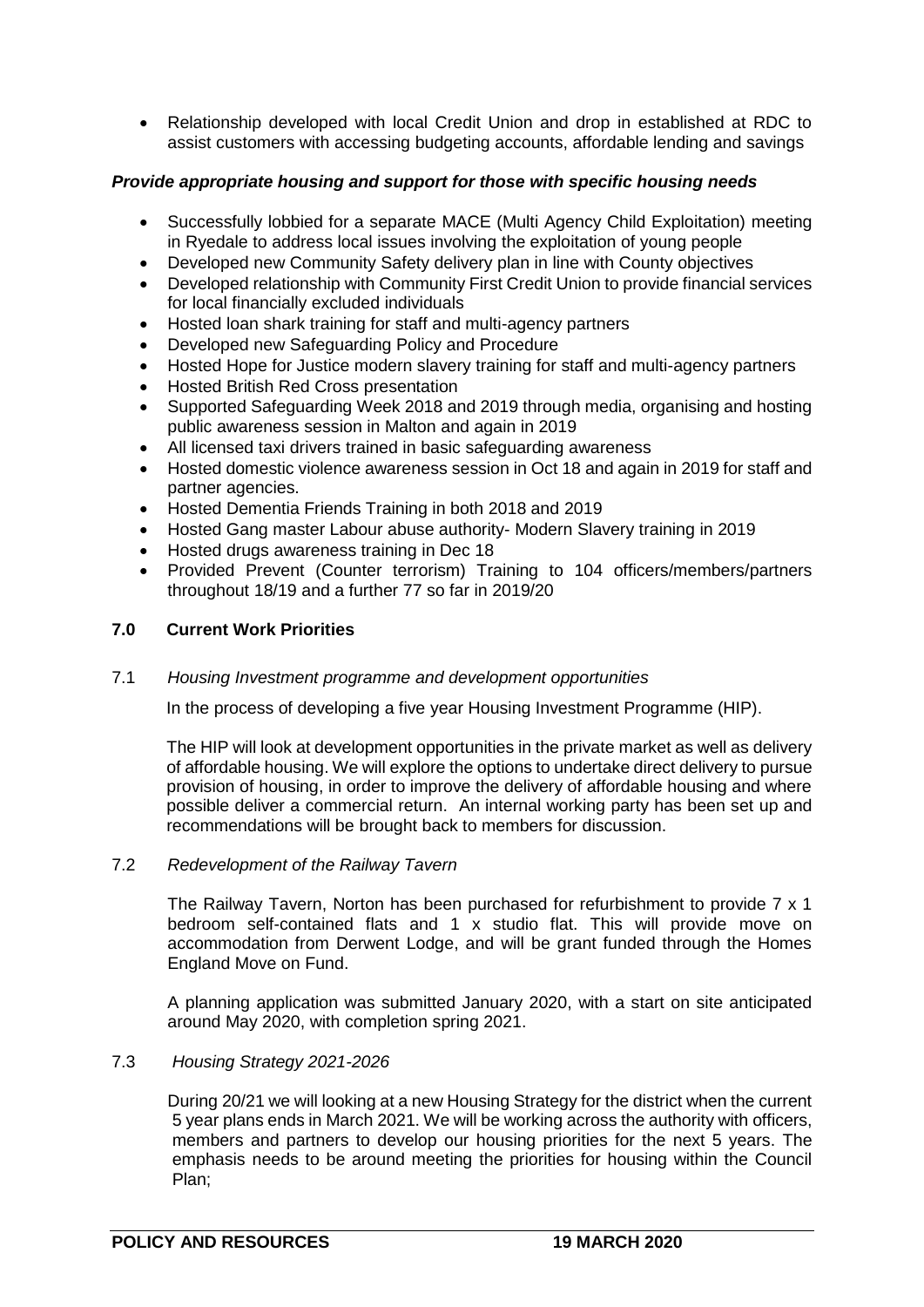- Quality homes people can afford
- More affordable homes, also utilising our assets
- High quality homes addressing fuel poverty issues

### 7.4 *Homelessness and Rough Sleeper Strategy 2020-2025*

A draft of the strategy will be brought to SMB in February with a report to Policy and Resources in March 2020 this will set out the Council's priorities in relation to the prevention of homelessness across the district.

7.7 *Private Rented Sector Housing (PRS)*

Energy Efficiency- Investigate and Implement an External Wall Insulation Project as well as funding for future projects to increase affordable warmth. Licence a further 10 Houses in Multiple Occupation bringing in extra income for the authority.

Develop a marketing plan to raise awareness of the availability of private sector grants and Loans in the District.

7.9 *Ryecare*

Marketing and Business Plan to be reviewed , with emphasis on promoting the service to the local area, increasing income and adding value to the service provided to our local residents.

Customer satisfaction surveys to be undertaken in 2019 to improve the service tailored to customer's needs.

Need to work closely with clients Selby DC and Richmondshire DC in preparation from changes to digital phone lines

#### 7.10 *Devolution for York and North Yorkshire- Housing*

Keep aligned with the development of the housing asks and that issues affecting Ryedale are represented,

Main themes are around;

- Energy efficiency of existing homes
- Energy efficiency of new homes
- Skills
- Additional powers, around increasing affordable housing provision

#### **8.0 IMPLICATIONS**

- 8.1 The following implications have been identified:
	- a) Financial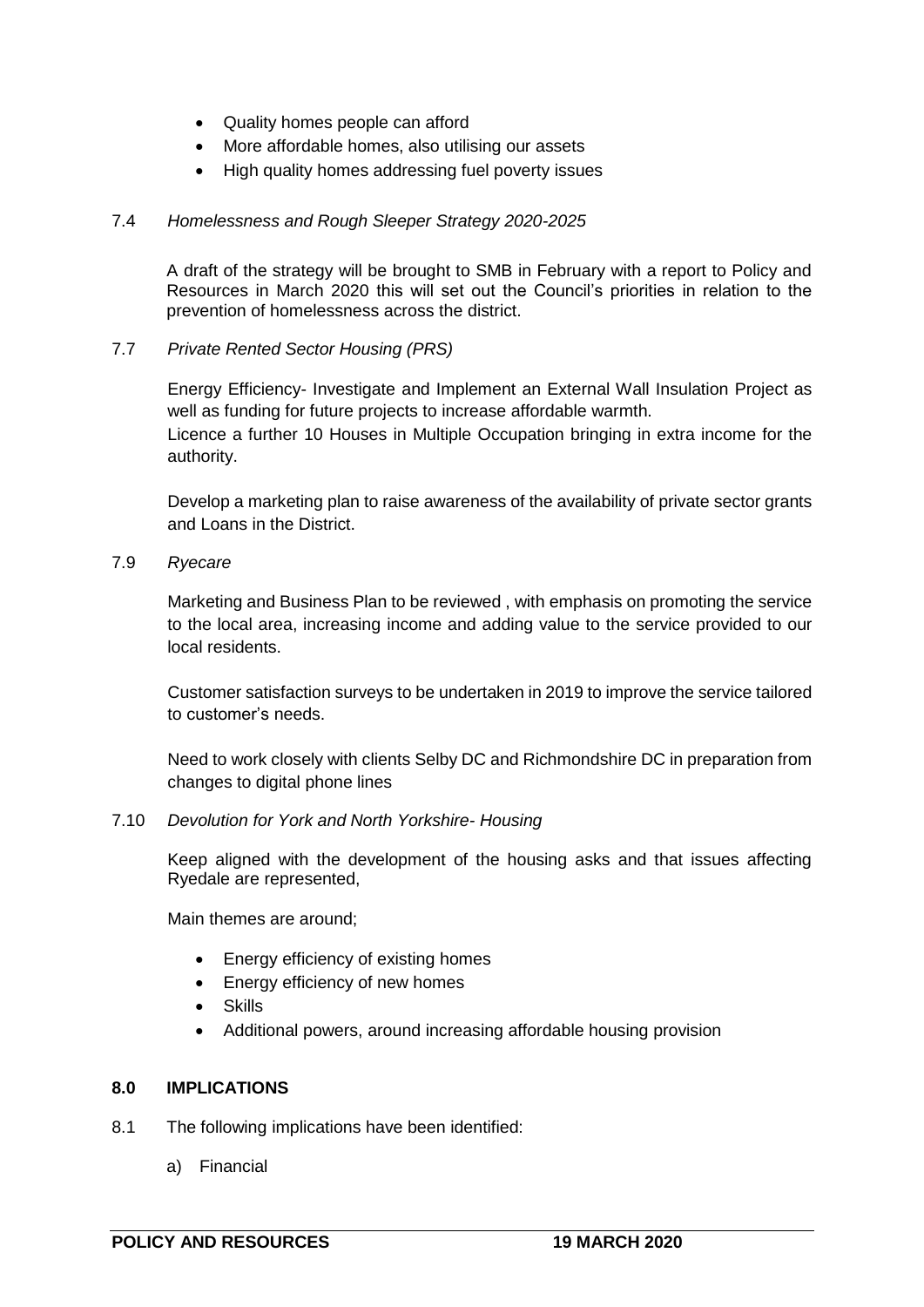There is currently provision within the revenue budgets to implement these proposed actions which are based upon internal and external funding sources, any changes to the revenue budget may have an effect on this. Some of the actions are dependent on an internal Homeless Prevention Grant and NYCC funding, the continuation of these could change at any time. The provision of capital funding/borrowing for projects would need to return to Members for authorisation. In addition if there are any financial implications for implementing the Action Plan that are beyond currently agreed budgets these will be brought back to Members for authorisation.

Most of the funding for specific projects is provided externally

*19/20 -20/21*

£84,300, provided through Central Government to provide revenue assistance for promoting Community led housing, £19K, Homeless prevention budget £66K MHCLG funding for Rough Sleepers initiative and to provide a Support lettings officer, additional £50K continuation funding to run the projects until March 2021 £70K NYCC funding for Young People's Pathway (review in 20/21, new services to be commissioned October 2021) £40K MHCLG Flexible homelessness support grant £21K MHCLG New Burdens Funding- 20/21 Better Care Funding for the provision of Disabled facilities grants, handyperson's and wellbeing services Commuted Sums to provide part time Rural Housing Enabler

b) Legal

There are no legal implications for the Council in that the proposals within the Action Plan will be consistent with the Council's strategic responsibility for the provision of housing services.

c) Equality and Diversity

A full equalities impact assessment has been undertaken in respect of the York, North Yorkshire and East Riding Housing Strategy, which this Action Plan seeks to implement.

d) Climate Change

The energy efficiency work undertaken would provide a positive impact resulting from the successful bids and reduction in fuel poverty and so reduce Carbon Dioxide Emissions.

## **9.0 Next Steps**

During 20/21 we will be developing a new Housing Strategy Action Plan, looking at our priorities for the next 5 years. This is will be undertaken corporately with consultation with key stakeholders, members and working collectively across North Yorkshire.